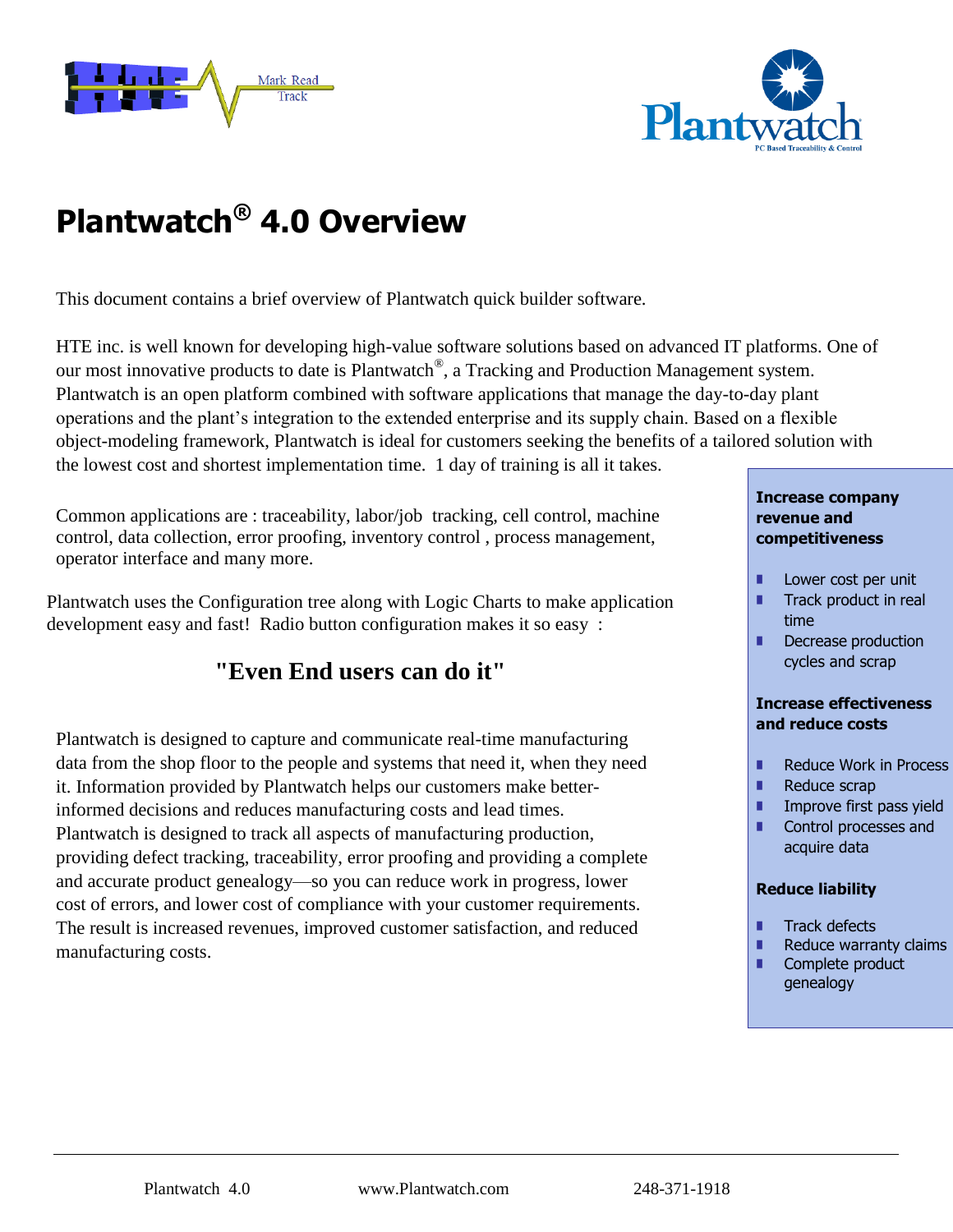**Plantwatch can help you** increase your manufacturing effectiveness and reduce costs**, because it:**

- Reduces scrap costs
- Reduces inventory through more precise management of product and materials in the production cycle
- Helps improve production yield while lowering cost per unit of production thus expanding profit margin and revenues

**Plantwatch helps you** reduce your exposure to liability**, in the following ways:**

- Defect tracking provides accurate identification of defect location, defect cause and defect impact on inventory produced
- Allows you to stand behind product warranties while limiting your exposure to costly response to warranty terms and conditions invoked when the customer detects product defects
- **Provides information in real time to reduce manufacturing costs, limit liability to production errors, and** increase product revenue

# **Plantwatch Defined**

Plantwatch consists of several flexible software components that provide manufacturers both real-time and historical views into their manufacturing environment to increase company revenue, competitiveness, and effectiveness, and reduce costs and liability.

# **Features**

Plantwatch is scalable from the smallest to the most complex manufacturing installations. It is the culmination of leveraged technology developments (distributed application design, client-server systems, object-oriented programming methodologies, multi-tiered architecture systems) and a broad understanding of manufacturing, applied to the solution of business and integration needs.

By consolidating meaningful online information with existing knowledge of the activities necessary to make the finished products, Plantwatch allows manufacturers to optimize existing manufacturing processes and the manufacturing supply chain. Plantwatch complements the enterprise planning systems (ERP) and supply chain management systems (SCM) by capturing the manufacturing data in sufficient detail to allow rapid identification of the cause of problems with fast reaction to limit the financial impact of these problems.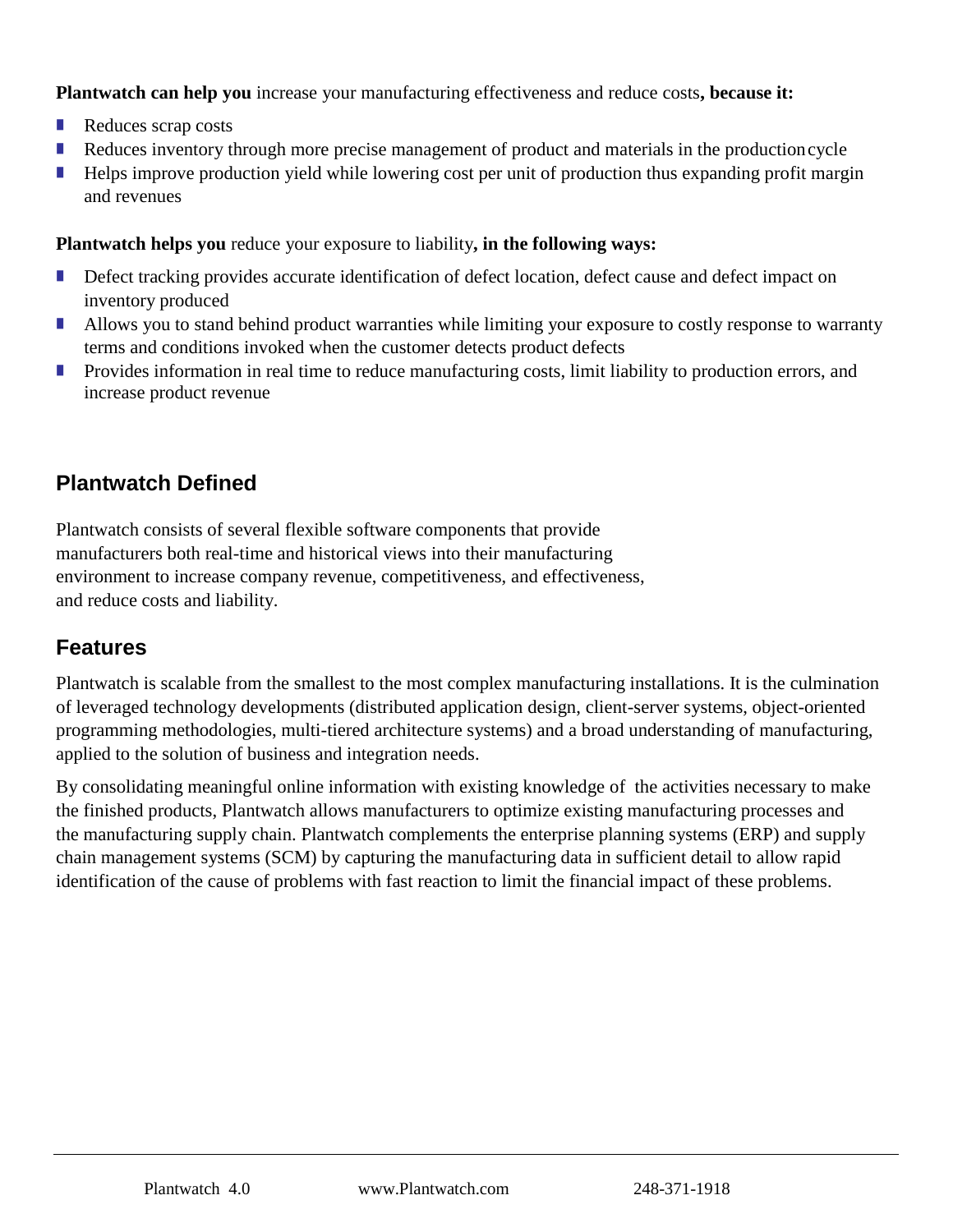# **Architecture**

- Plantwatch's **Architecture** is compliant with Microsoft's .NET for Manufacturing, and is the foundation on which the application is built.
- Plantwatch has a **multi-user, multi-tier architecture**. A typical configuration is shown below.

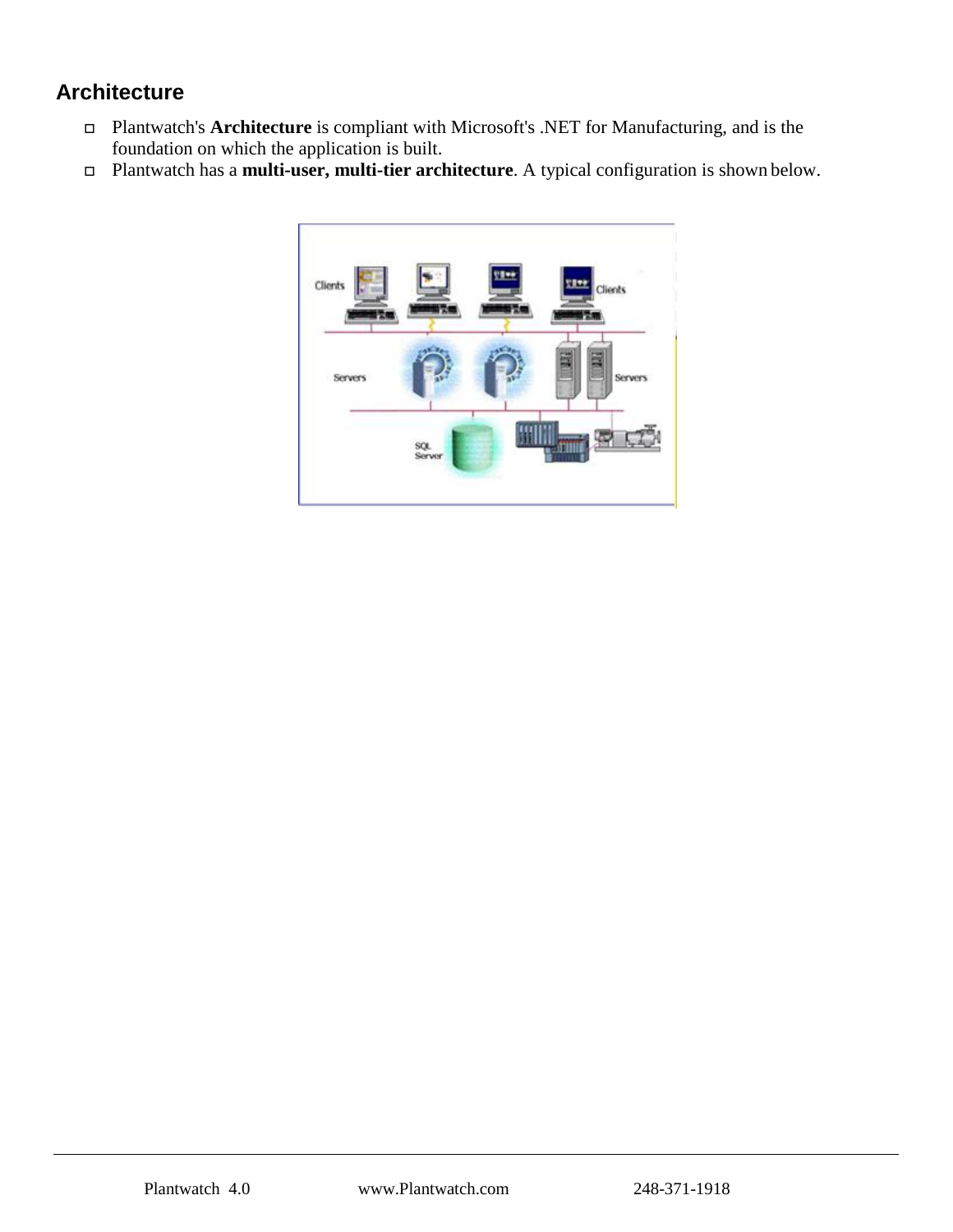# **Configuration Explorer**

**Configuration Explorer** is the simple-to-use tool that is used to configure Plantwatch to model your unique process. Configuration Explorer's standard tree-view, devices and Logic Charts make application development easy and fast. Using a sophisticated graphical development interface, you define your final products, consumables, inventory locations, quantities, the steps in your manufacturing process, and data to be collected along the way. Configuration Explorer is used to develop applications and also to modify them during run time.

## **Tree View**

Tree View allows you to add or delete components from you application such as: Devices to talk to, for example a camera, bar code reader or PLC Local variables to store values Logic Charts to perform logic and cause real world actions SQL Databases to connect to for data storage Bar Code printers Digital I/O 24 vdc

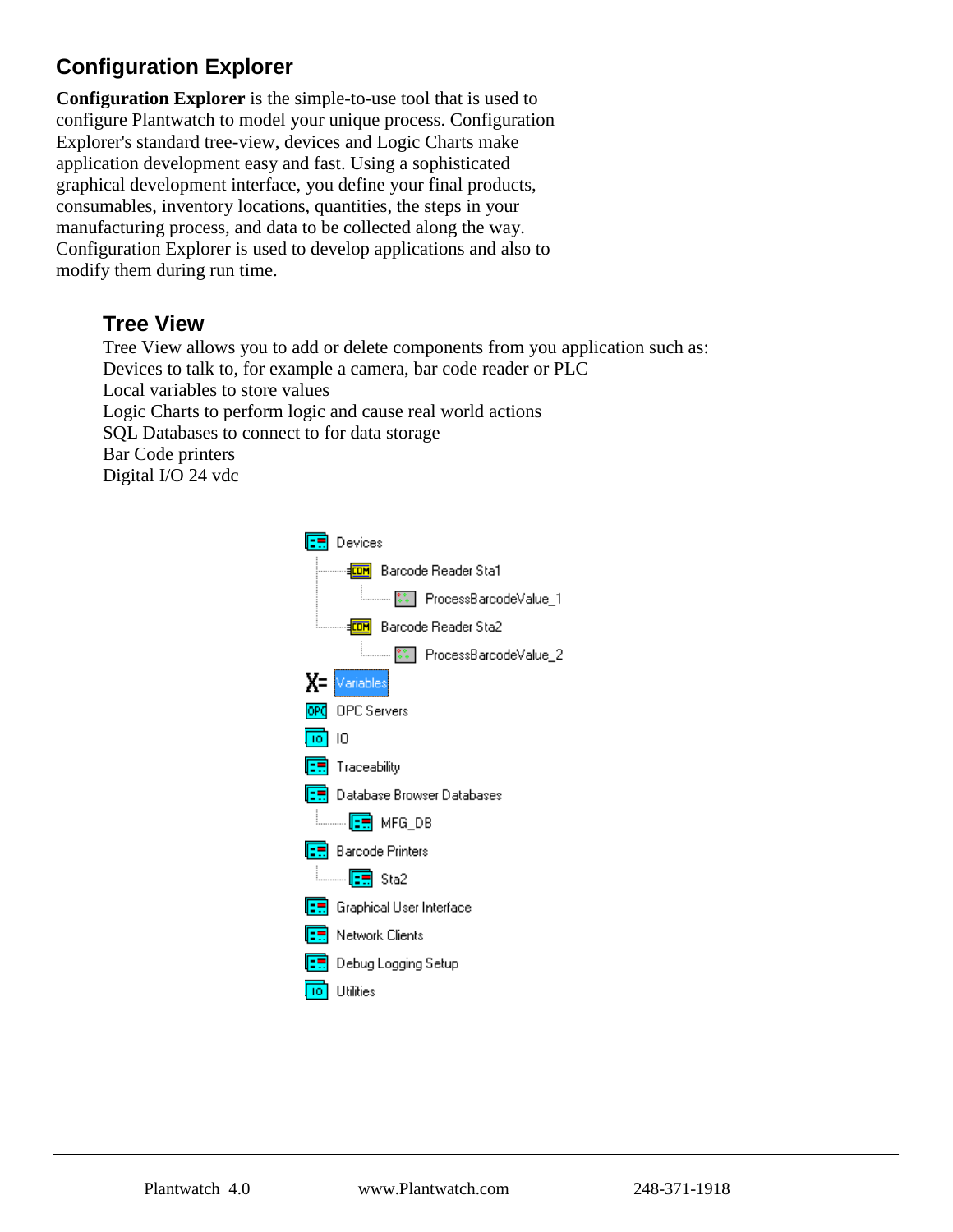# **Device**

Devices connect the application to the real world for data. Here we have a device called Barcode Reader Sta1, configured as a Com Port device. Each time the Barcode device gets a value from the Barcode Reader through the com port, it will run its logic charts. (Logic charts are described in the next section of this document) Device examples: camera, PLC register, Ethernet devices, RS232 devices,

The following image shows one logic chart, "ProcessBarcodeValue\_1", that will run. It is common to have many Logic Charts associated to a device.

|                                                                                                                                                                                                                                                                                                                                                                                                                         | Plantwatch                                                                                                                                                                                                                                                                                                                                                                               |
|-------------------------------------------------------------------------------------------------------------------------------------------------------------------------------------------------------------------------------------------------------------------------------------------------------------------------------------------------------------------------------------------------------------------------|------------------------------------------------------------------------------------------------------------------------------------------------------------------------------------------------------------------------------------------------------------------------------------------------------------------------------------------------------------------------------------------|
| Œ<br>Devices<br>Barcode Reader Sta1<br>ŧcom<br><b>SEP</b> ProcessBarcodeValue_1<br>Barcode Reader Sta2<br><b>EDM</b><br>$X = \vee$ ariables<br>OPC Servers<br>OPC<br>$\sqrt{10}$<br>$\mathsf{I}0$<br>Œ<br>Traceability<br>Database Browser Databases<br>Œ<br><b>Barcode Printers</b><br>Œ<br>Graphical User Interface<br>Œ<br>Network Clients<br>Œ<br>Debug Logging Setup<br>Œ<br>Utilities<br>$\overline{\mathsf{10}}$ | Editor - Edit Device - COM Port-<br>Device Name<br>Barcode Reader Sta1<br>Device Description<br>Port Configuration<br>Port ID<br><b>Baud Rate</b><br>9600<br>$\overline{\phantom{0}}$<br>Data Bits<br>ि<br>Parity<br>In.<br>▼<br>Stop Bits<br>I1<br>$\overline{\phantom{a}}$<br>Message Determination Method <sup>.</sup><br># of Chars<br>п<br>$\sqrt{0}$<br>Prefix<br>П<br>Suffix<br>П |
|                                                                                                                                                                                                                                                                                                                                                                                                                         | Disable Device<br>0K<br>Cancel<br>Delete                                                                                                                                                                                                                                                                                                                                                 |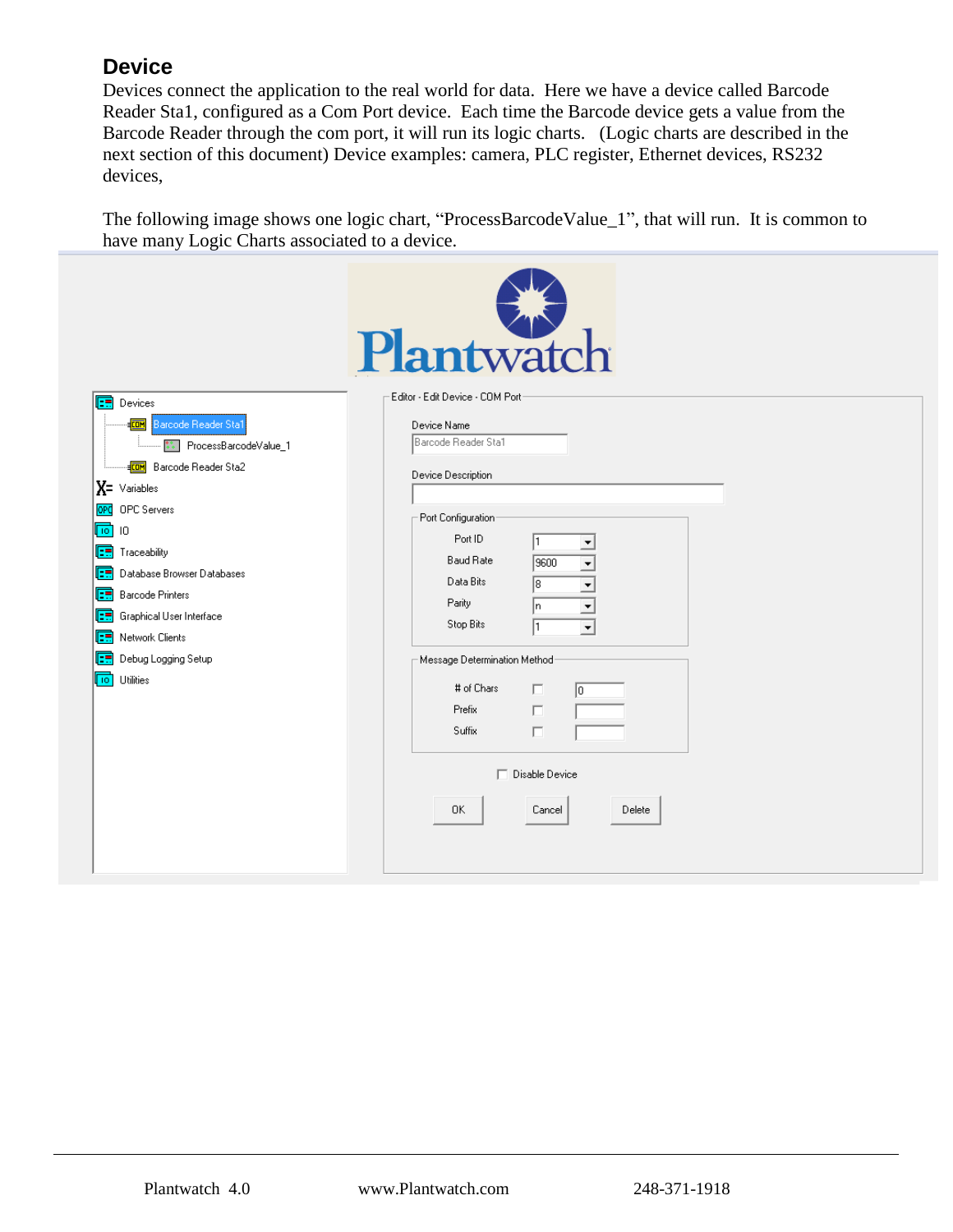# **Logic Charts**

A Logic Chart is a collection of *Logic Cells* that can be used to create logic and cause events. Each logic chart is associated to a device which causes the chart to be run when the device has an event, for example getting a new value from a barcode reader or a register change in a PLC.

You setup the Logic Cells like a flow chart, where each call can be *logical* or perform an *action*.

The logic chart will run from the upper left to the lower right, processing each cell it gets to. If it encounters an IF cell that is not true, it will stop execution on that row of cells



*Logical* type cells including If, IfThen, and Split types, allow you to control the path of execution through the flow chart.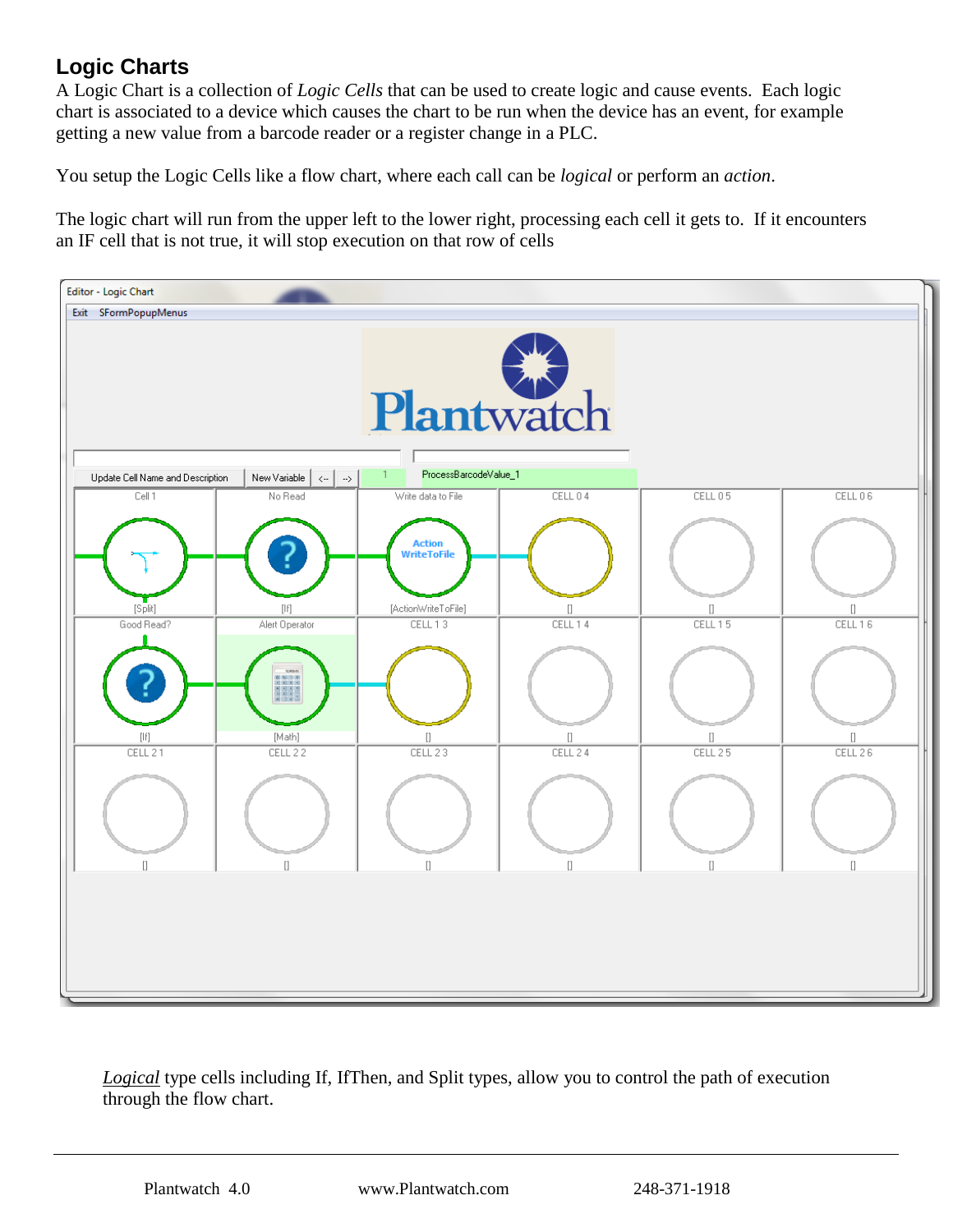*Action* type cells, such as WriteToFile, allow you to create actions in the real world and set values into variables used throughout the application.

The logic chart above will:

Determine if it was a good read by looking for the constant string "NoRead" coming from the reader. If it was a good read it will write the barcode read string to file c:\Data\BarcodeData.csv. If it was not a good read it will send a "Bad Barcode Read" message to the operator screen.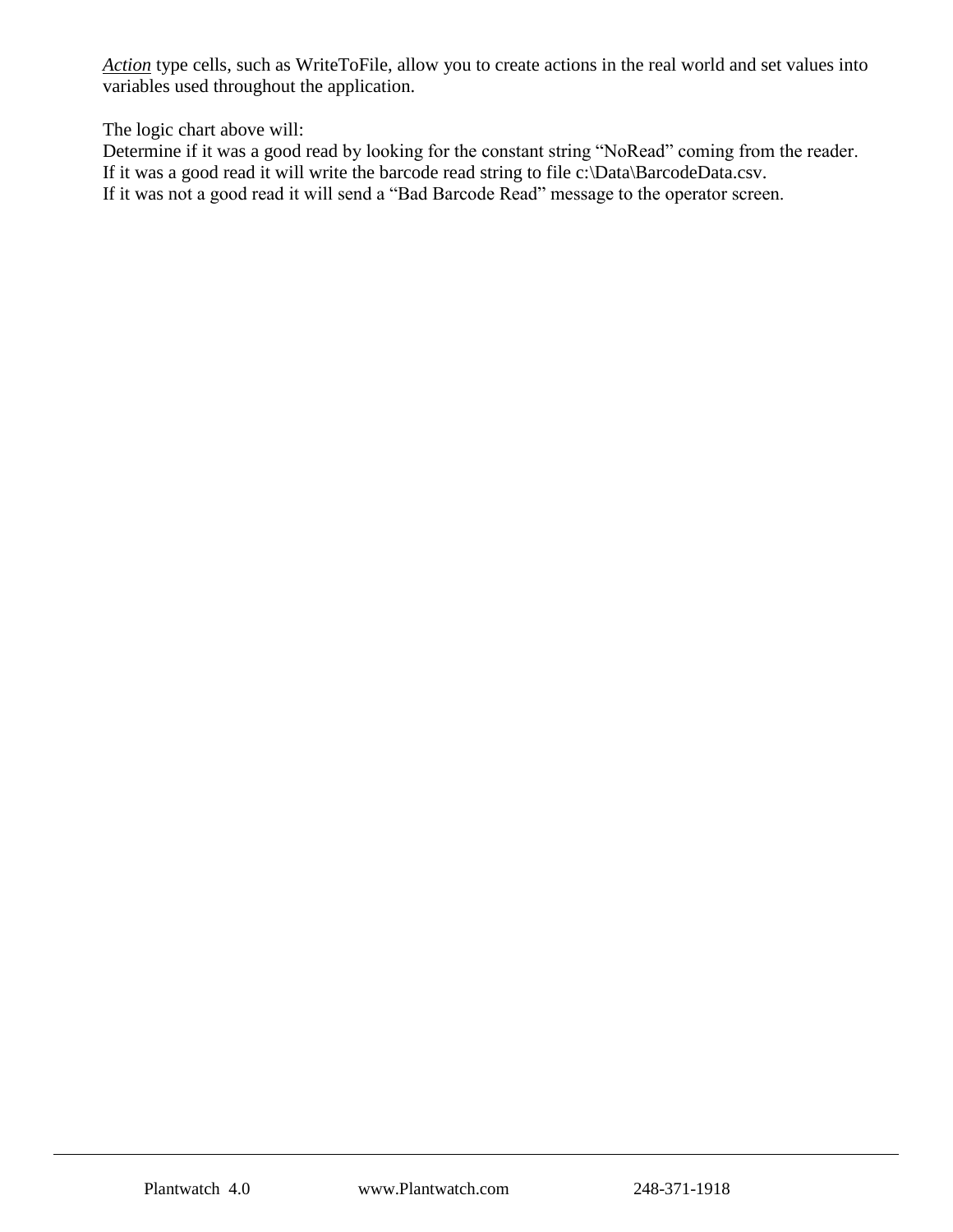# **Logic Chart Cell**

The Logic Chart Cells can perform to either act as a logic control or be an action. There are many actions to choose from including

Database Browser – Read or write to a Database Write to File – Write to text file to be opened with excel List – Allows you to create and manage collections Math - Create a mathematical expression including Set, Add, Append, Clear Substring – Pull parts out of a string based on starting position and length. Search for String – Checks to see if a value is present File Manager – Copies, Creates or deletes files and folders on the hard drive Traceability – Captures Genealogy data as parts are manufactured based on part unique number WriteToDevice – Send data back to any device WriteToIO – Change the state of one of the digital outputs. WriteToOPC – Write a value directly into a PLC, with no PLC programming required WriteToFile – Write data out to ASCII files such as text and csv ReadFromFile – Read a text file into Plantwatch StoredProcedure – Call a SQL database stored procedure PrintBarCode – Print directly to a barcode printer TriggerExe – Call an executable or batch file passing it parameters ChangeScreen – Change the user screen to a different user screen

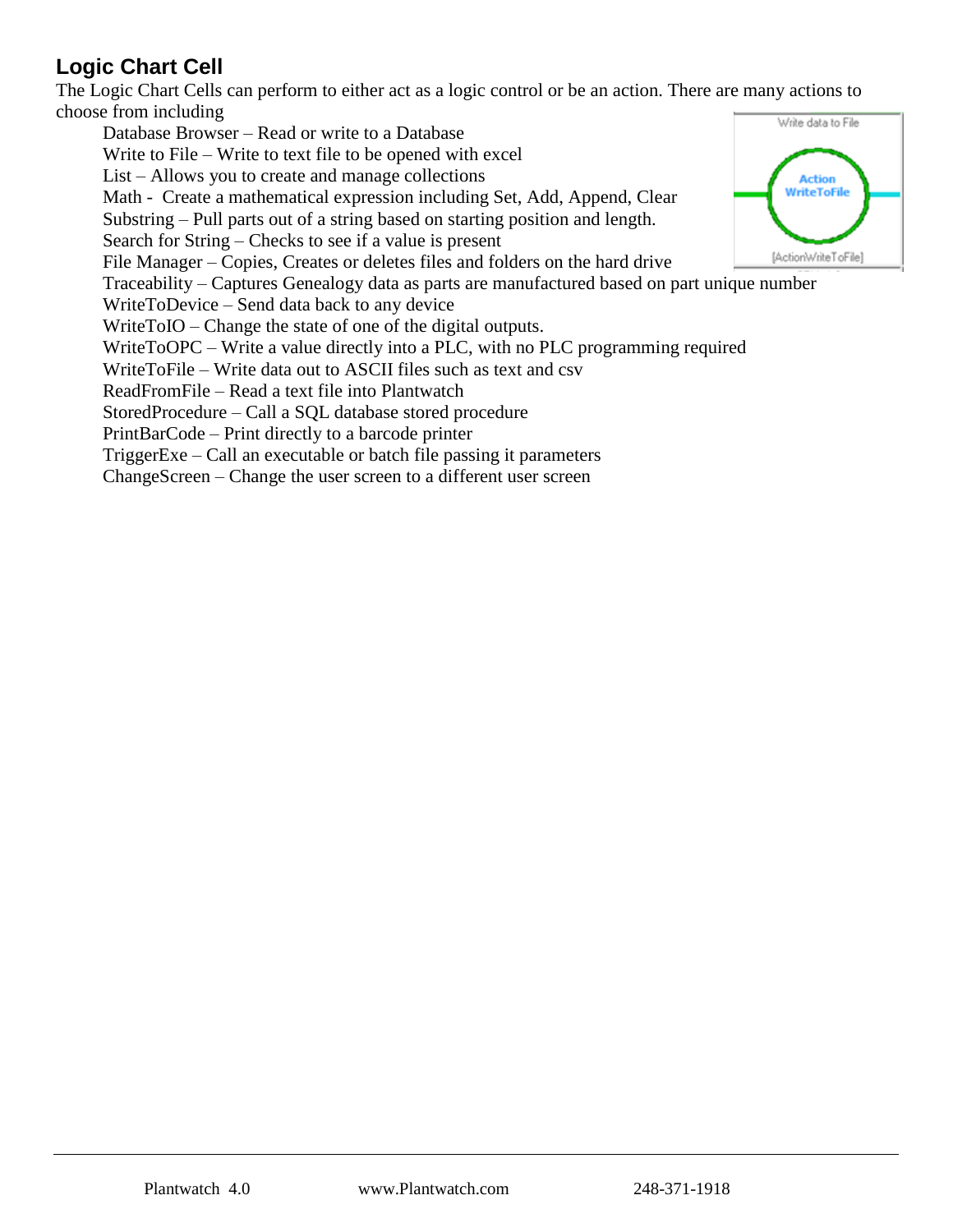In this cell we will write the barcode device value to file c:\Data\BarcodeData.csv.

| $\mathbf{x}$<br><b>La Write To File Editor</b>                                                                    |                                                                |                                                                        |   |  |
|-------------------------------------------------------------------------------------------------------------------|----------------------------------------------------------------|------------------------------------------------------------------------|---|--|
|                                                                                                                   | Value To Write<br>Type<br>C Constant<br>C Variable<br>C Device |                                                                        |   |  |
| File Spec Path<br>Type<br>C Constant<br>c:\Data\<br>C Variable                                                    |                                                                | File Spec File Name<br>Type<br>C Constant<br>BarcodeData<br>C Variable | ▼ |  |
| C Device<br>C Device<br><b>File Spec File Extension</b>                                                           |                                                                |                                                                        |   |  |
|                                                                                                                   | Type<br>C Constant<br> csv<br>C Variable<br>C Device           | ▼                                                                      |   |  |
| Add CR\LF?<br><b>File Create Mode</b><br>C Append To Existing File<br>$\subset N_0$<br>C Create New File<br>⊙ Yes |                                                                |                                                                        |   |  |
| OK                                                                                                                |                                                                | Cancel                                                                 |   |  |
|                                                                                                                   |                                                                |                                                                        |   |  |

## **IO**

Plantwatch has digital IO in several configurations. You can have one dedicated 8 in/8 out block or have a backplane and add up to 8 IO modules. RFID reader modules are available.

# **Barcode Printing**

Plantwatch connects directly to Barcode printers to print custom designed barcodes.

# **OPC**

Plantwatch uses OPC to talk directly to any common PLC. Read or Write with no PLC programming.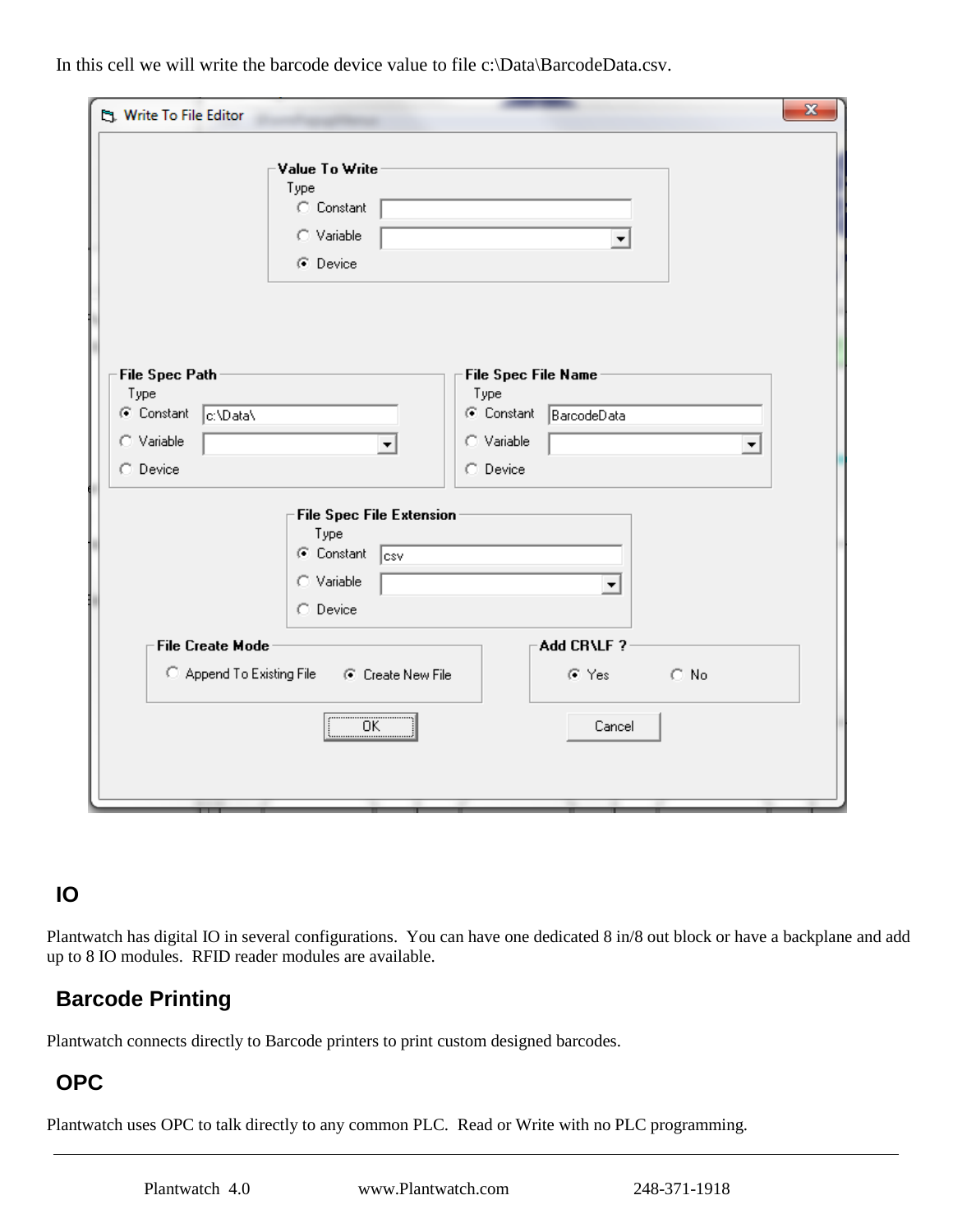# **Screen Builder**

The ease of the graphical development system allows you to quickly create an unlimited number of screens, custom made for your system. Graphics operations:

Buttons can be used to change screens, cause logic charts to run and set constant values into tags.

Data can be displayed via simple output text fields, lists or drop downs. Lists or drop downs could be populated with a unknown number of values such as the available jobs to run.

Lists and drop downs allow the operator to click on a specific value to select it, such as choosing a job to run. The selected value can be used in the logic charts.

Images can be displayed, either static or controlled by tags.



This screen directs the user to scan 6 fuel injectors and then validates the data before sending it to the customer's data system.

First the operator clicks on the green Process buttons to select the injectors he is replacing. Then the operator uses a hand scanner to scan the diesel fuel injectors. When the operator is done they will click on the Write Files button to save the data.

At that time the information is compared to the predicted data coming from the failsafe PLC. As long as the data is good it will be manipulated into coded files to be used with the engine programming tool. The screen will then tell the operator the result.